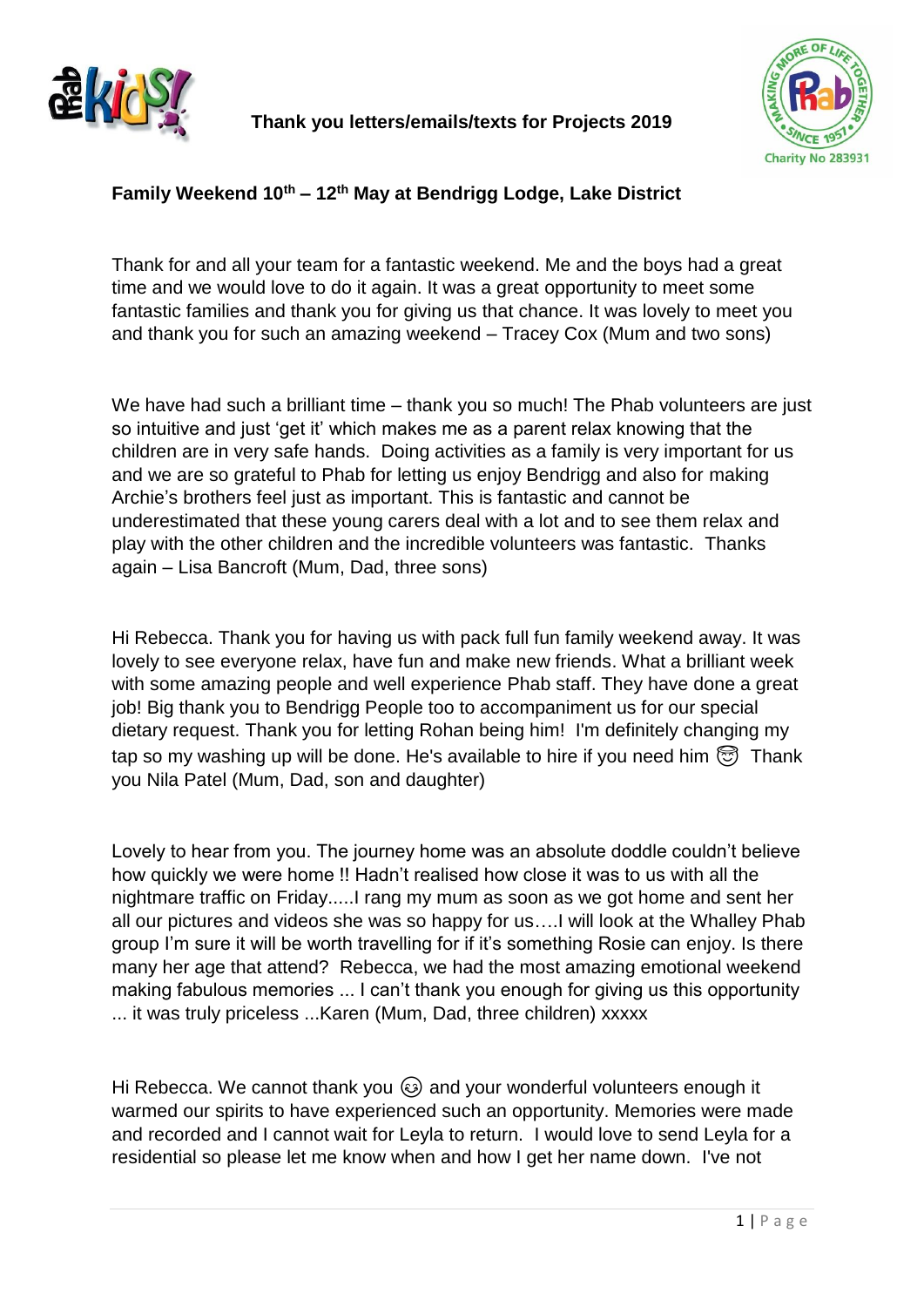stopped praising your services and spreading the word via Twitter and so forth. See you soon Leanne, Leyla, Leah and Liberty

Thanks so much Rebecca and the rest of the team. We got back home ok it was lovely to meet you all hope we can do this again soon. Antonia and David (Mum and Son)

Hi Rebecca. "The Wayne's" has a lovely time at the weekend (especially big Wayne!). Sounds like they were very well looked after and I must admit I felt a little bit jealous. It was lovely for Wayne junior to have the experience of all the activities and I think it will be happy memories for years to come! We would love for Wayne to come to the Whalley Phab club and we will join Facebook to access the information. Thank you so much for everything, it was a weekend to remember for both of them! Andrea, Wayne & Wayne Jnr  $\mathcal{C}$  (Mum (did not attend), Dad and adopted son)

## Hi Rebecca,

I just wanted to write and say a HUGE thank you to you and PHAB for supporting Kristof to be able to take part on the Tenacious trip. He had the time of his life and has made friends that he is keeping in touch with.

As he is in the dingy sailing world it was a great for him to experience a different way of sailing and working in a team, this has broadened his base to pass on knowledge and skills.

There were lots of lovely photos which enabled us to take a peek into his week and for him to use as a base for conversation to share with us. A very warming experience for all the family.

We would highly recommend this trip to future families.

Once again thank you so much.

Debi

Hi Rebecca

You were right, hard work but SO worth it!!! We had a PHABulous time (sorry, couldn't resist that pun :-) )

Our watch were a fantastic bunch (neither Chloe nor Kristoff were in it sadly, but we were with them quite often too!) - we had army cadets and 3 army vets from the RBL village in Kent - we're going off to meet up with them in a couple of week's time. We all got on really well.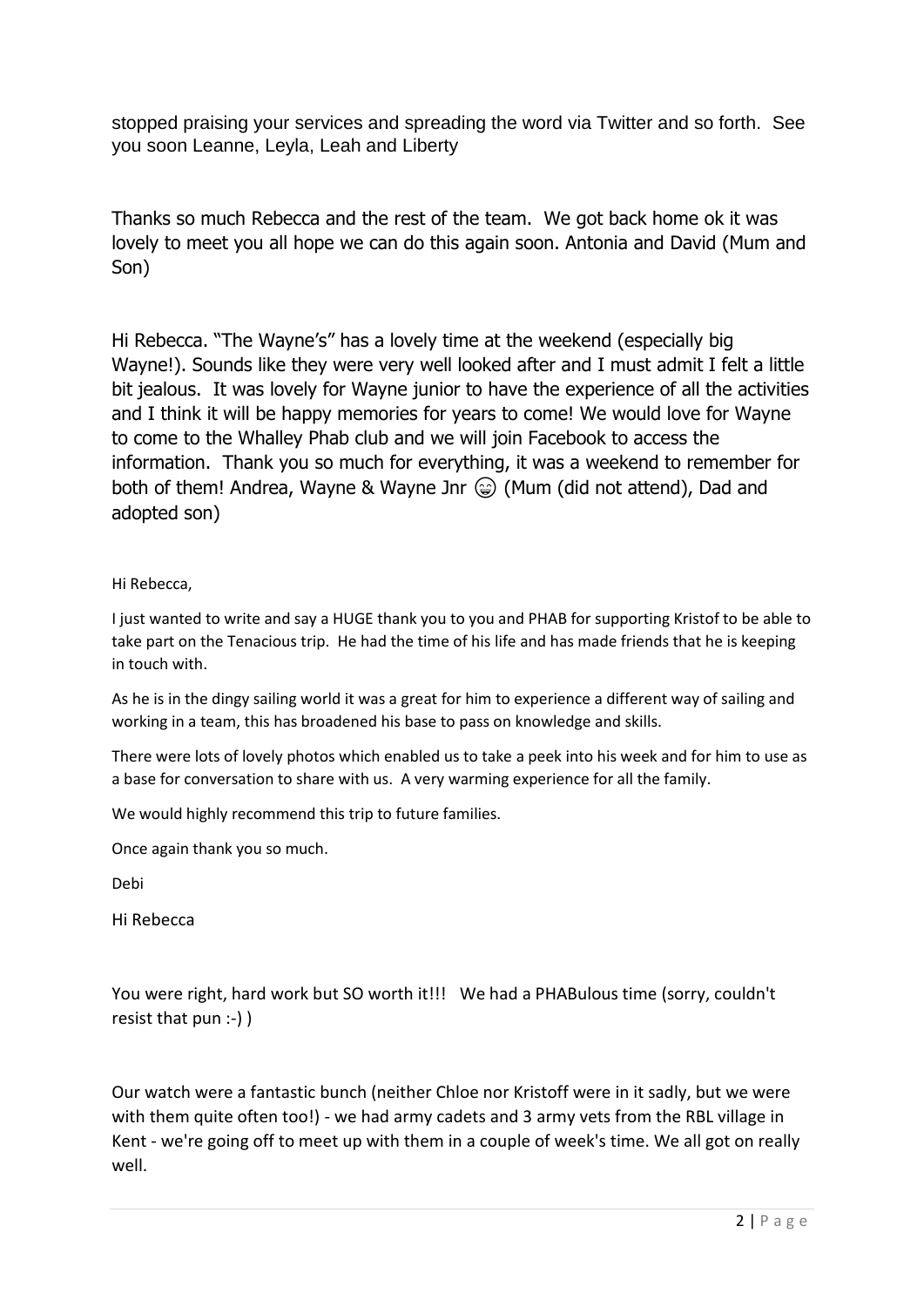The weather was fantastic - only needed the warm clothes for night watch - and the food etc was great (I think mess duty was probably the hardest task, made the ropes seem quite easy in the end!) I even got to get the names of the ropes correct by the end of the week, impressed my son in law at lunch yesterday (he's been a sailor all his life - trouble is, he'll want me to work on their yacht now, instead of drinking tea or gin on the deck as I normally do!!)

Chloe I'm sure will have told you all about it, I think she and Kristoff enjoyed themselves by the looks of things. I know she sent you the photo of the 4 of us on the first day (I thought it may have been the only chance we had to get one together!!) but I have lots of other pics, which I'll sort out and send you a selection of.

As you may have heard, it was very likely that we'd be the last voyage, but the £1m was raised just before the deadline on Friday - very last minute, and I know the ship was on the local BBC News etc.

Sorry to have taken till today to send this, but was back late on Fri (stopped at my son's for a meal en route) Sat, Steve had a Mudmaster challenge at Brands Hatch (retirement pressie from his workmates) and yesterday was his birthday, so out with the family for the day. Today, not so good, as Mum rang me at 6.30am to say she'd had a fall, and there was blood everywhere......... got in from the hospital a couple of hrs ago, glad to say apart from 3 very nasty cuts which bled tidily, she's fine, just a bit shaken (on blood thinners, and currently in the middle of a course of chemo, so she bleeds easily - and is almost 92) glad it didn't happen when

I was away last week!!!

Will try and get something written up for KIT and send it to George - unless Chloe or Kristof already doing?

Jackie xx

Thanks again for the chance to go on this, have always felt it was more for the members, rather than leaders, but SO SO glad we took up the offer.

## Bendrigg Lodge Week One

Charley had such a wonderful time and has been counting down until next years camp already!

She's never enjoyed anything quite like your camp so full credit to you for making magic happen and helping Charley to do activities that otherwise would be quite challenging

I would just like to say thank you so much to you and your amazing team for all the hard work that you clearly do all year round.

When we arrived with Devon at bendrigg lodge she was very nervous and quiet. We were met by your team members who spoke to Devon and us and made us feel very welcome and re assured.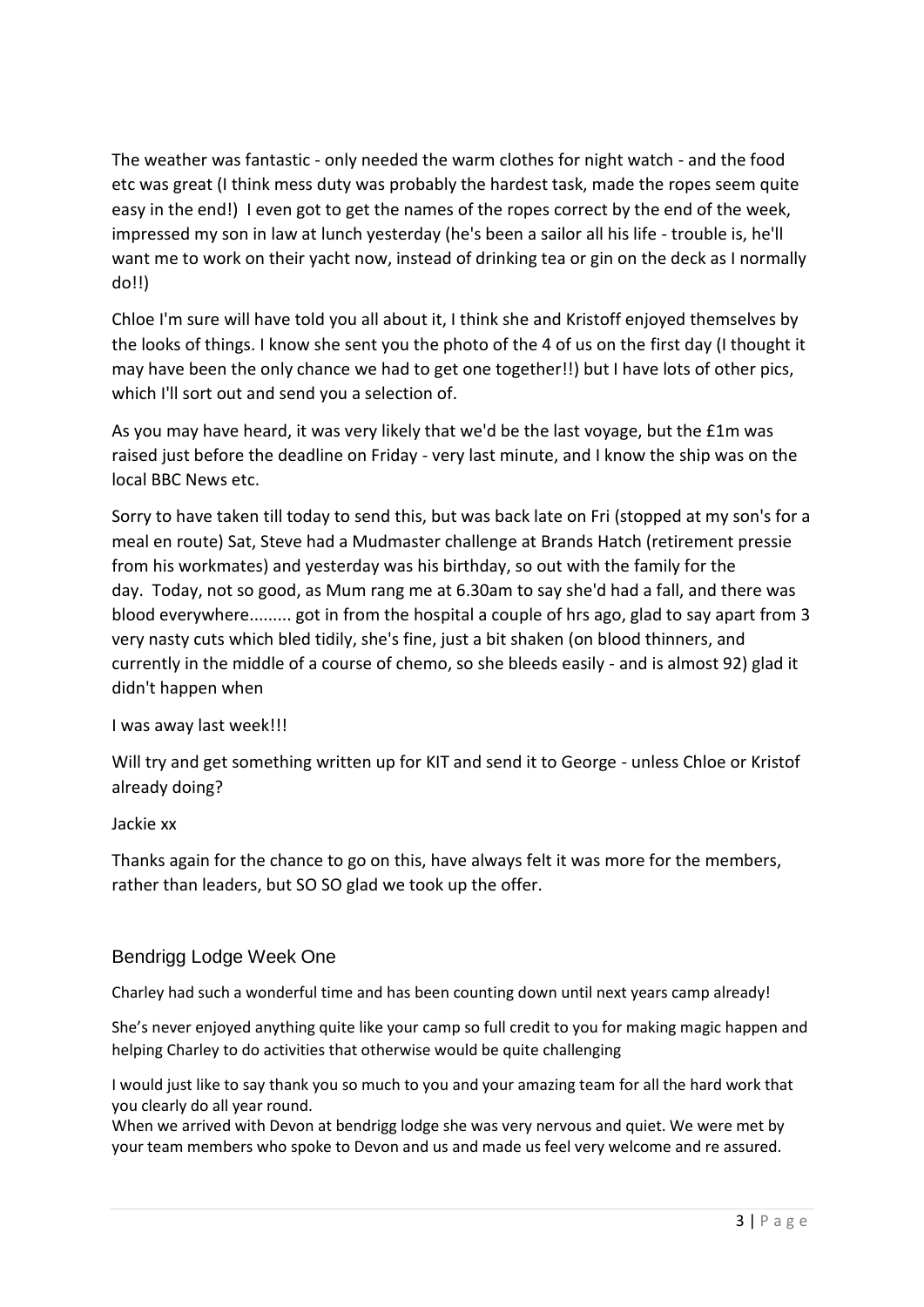I was sent pictures of Devon enjoying her time with her new friends throughout the week, which was lovely to see. Devon had an amazing fun filled week and when We came to pick her up she was a different confident young lady!!

Thankyou once again to everyone involved

Many thanks for your email and for such a wonderful holiday! Eshal misses Phab terribly and continues to tell us all about her exciting adventures!

Bendrigg Lodge Week Two – to follow!

Avon Tyrrell

Dear Janine, Amy, and everyone who worked so hard to make Phab last week so amazing,

Richard and I just want to say thank you SO SO much for giving Lettie the time of her life last week at Avon Tyrrell. Amy was obviously FANTASTIC with her, and she came back so full of happy stories the zip wire was obviously the absolute highlight for her, but she loved telling us all about her new friends she made (thank you for adding them to her talker - it makes all the difference when she wants to talk about things later), and the animals that came (urgh that snake! what fun for her!), the fun things she did.

While Lettie was in camp, Richard stayed in London working in case Lettie had to come home but I took the boys to Legoland in Denmark - something I promised them literally years ago we would do one day. Lettie wouldn't have liked it, so it was the perfect time to whiz over for a few days. It was so nice to spend some time with them as when Lettie is around she demands all my attention, and made all the difference to their summer when they normally have to take second place to their sister. It really was the trip of a lifetime for them and I was so happy being able to give them all my attention for the first time for absolute ages. So good for them.

Lettie meanwhile has come back happier, more independent, and generally better able to cope with life. It's amazing what one week away from home can achieve in terms of her development, giving her life skills she will really need.

I hope you are all resting this week and catching up on sleep. We really can't thank you all enough it's a life changing week for Lettie and all of us.

Harriet and Richard xxx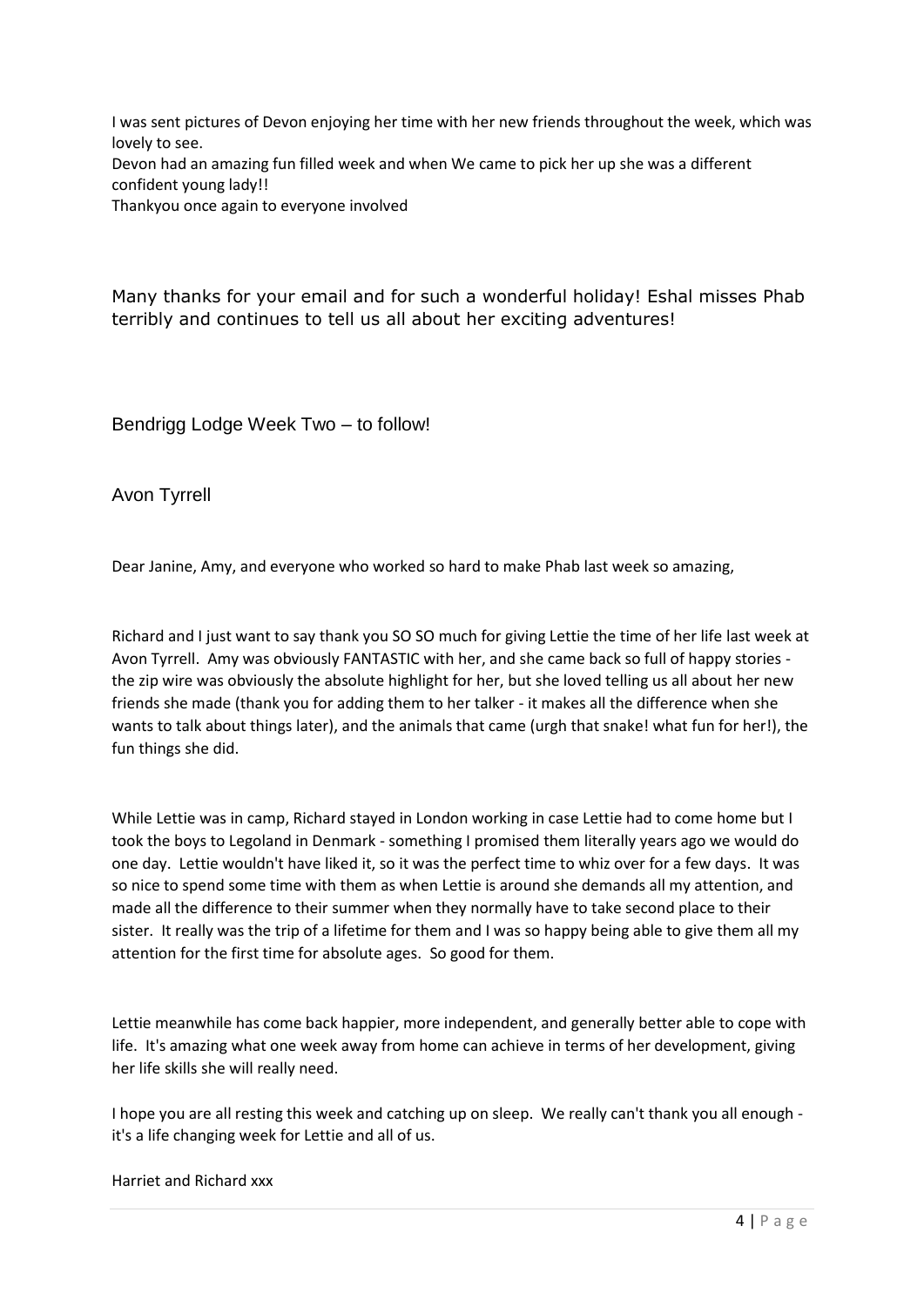Dear Janine and Jackie,

A huge big thank you to you both and to every single one of your team at Avon Tyrell for the fantastic week at Phab camp !

Daniel and Jake have been telling us bits and bobs about their week. They seem to have really enjoyed it and when asked if they would like to go again, a very happy YES came back ! What a wonderful opportunity for them to try so many different activities. It sounds like they tried quite a few and managed a little bit more on the second time of trying.

Tim and I had a very relaxing week on our own, a rare chance for us to have a summer break together, what a treat !

Thank you for getting me out of my Chair at the disco. I have never used my legs at the disco before. M aged 15

#### Dear Janine

Thank you so much for making it such a special week at Phab for A and B they had an amazing time

#### Dear lovely Janine

Thank you for the fabulous time you gave to H and all the young people at Avon Tyrrell. It never ceases to amaze me how you find the best staff and volunteers and how you organise such a **'fun filled**' **experienced-filled** '**friendship filled'** fantastic week of activities for our kids. You make it look just so easy! When of course it is not! It's really the truth when I tell you that Phab holidays with you are what have given H the confidence, resilience and independence to take on the next exciting stage of his life at college at the Mount Camphill Trust. Without the Phab experience H would not have developed into the amazing young man he is today! So thank you Janine! Love Parent

#### Dear Janine.

Thank you for letting me attend the week with Phab. I had a great week going mountain biking using that automatic bike! You were the best, especially giving me my certificate love C

## Transition Plus Weekend

Thank you for such a wonderful weekend. OB has experience things we never imagined, the canoes and the zip wire particularly excited him and the staff and